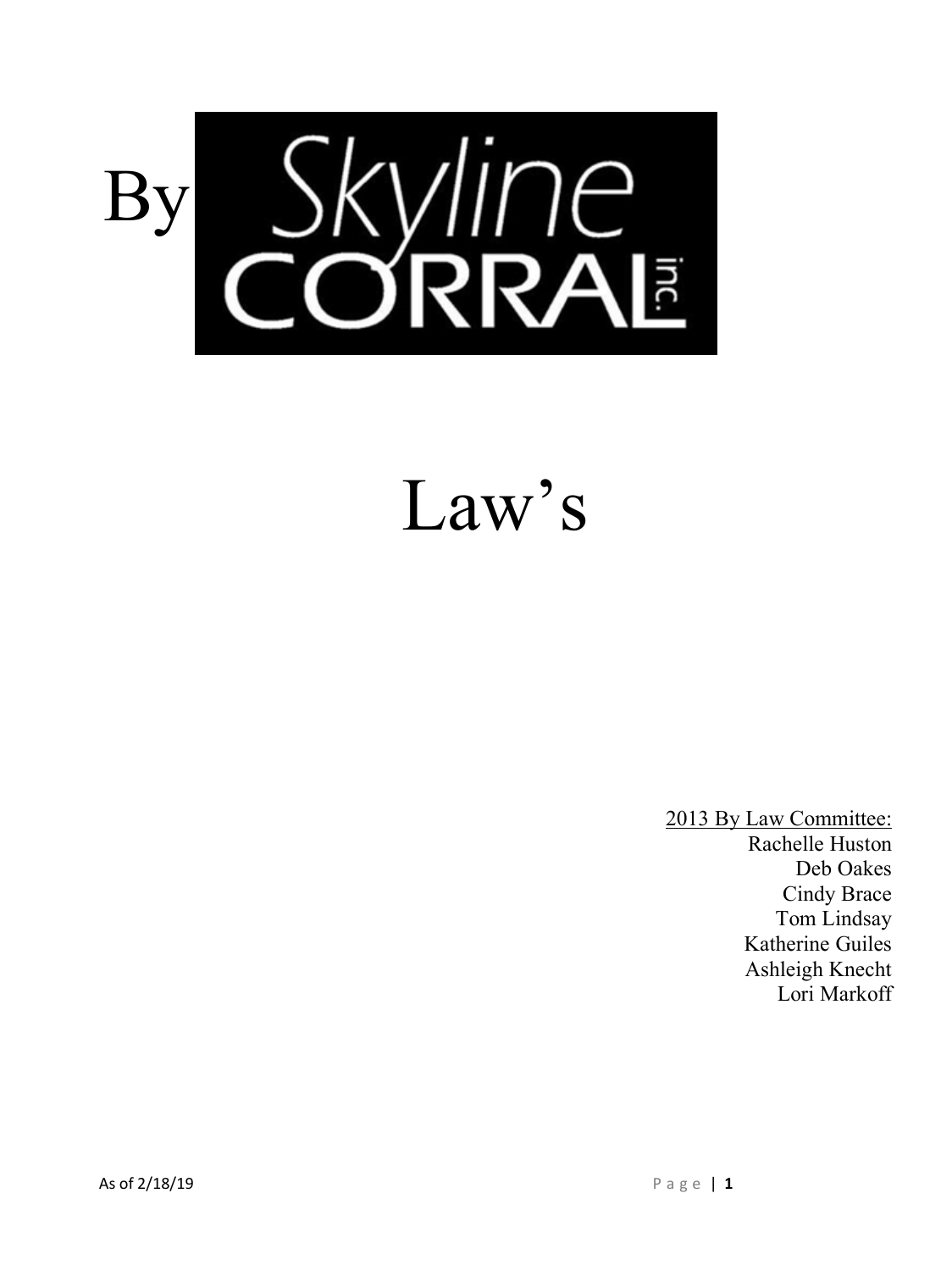#### **ARTICLE I – NAME**

SECTION 1: The name of this organization shall be **The Skyline Corral, Inc.** 

#### **ARICLE II – OBJECT**

#### SECTION 1:

**The Skyline Corral, Inc.** is organized for the purpose of stimulating the interest of its members and the public in the breeding, care, education, and humane treatment of horses and all equestrian sports and contest and the doing of all things incident thereto.

#### **ARTICLE III-OFFICERS**

#### SECTION I:

- A. General management of the Club's affairs shall be entrusted to the Board of Directors.
- B. The officers shall perform the duties prescribed by these bylaws.
- C. Officers shall be elected from the floor once each year to serve for a period of twelve months unless resigned or removed.
- D. The officers of the association shall consist of:
	- President
	- Recording Secretary
	- Treasurer
	- Speed Vice-President
	- Performance Vice-President
- E. Members accepting an office must consent to accept all responsibilities of that office and shall be obligated to attend all meetings whether regular or special called during their term. Absence from more than two (2) meetings without just cause shall result in automatic dismissal from that office. The President shall appoint a successor to hold the office if there is a vacancy until the next annual meeting.

#### SECTION 2:

In the event of resignation, the death or permanent disability of an officer before the expiration of his or her term of office a successor who shall hold office until the next annual meeting shall be appointed by the President, following the officer's resignation, death, etc. If the vacancy is in the office of the President, the successor shall be one of the Vice President's voted in by the board of directors.

#### SECTION 3:

In the event of temporary disability of an officer, the organization shall elect a member to fulfill the office following such disability to act in the place of such officer with all his or her powers while such disability continues.

#### **ARTICLE IV – DUTIES OF OFFICERS**

#### SECTION I: DUTIES OF THE PRESIDENT

A. The President shall be the Chief Executive Officer of the association and shall generally supervise and direct the affairs of the organization. He or she shall appoint any special committees.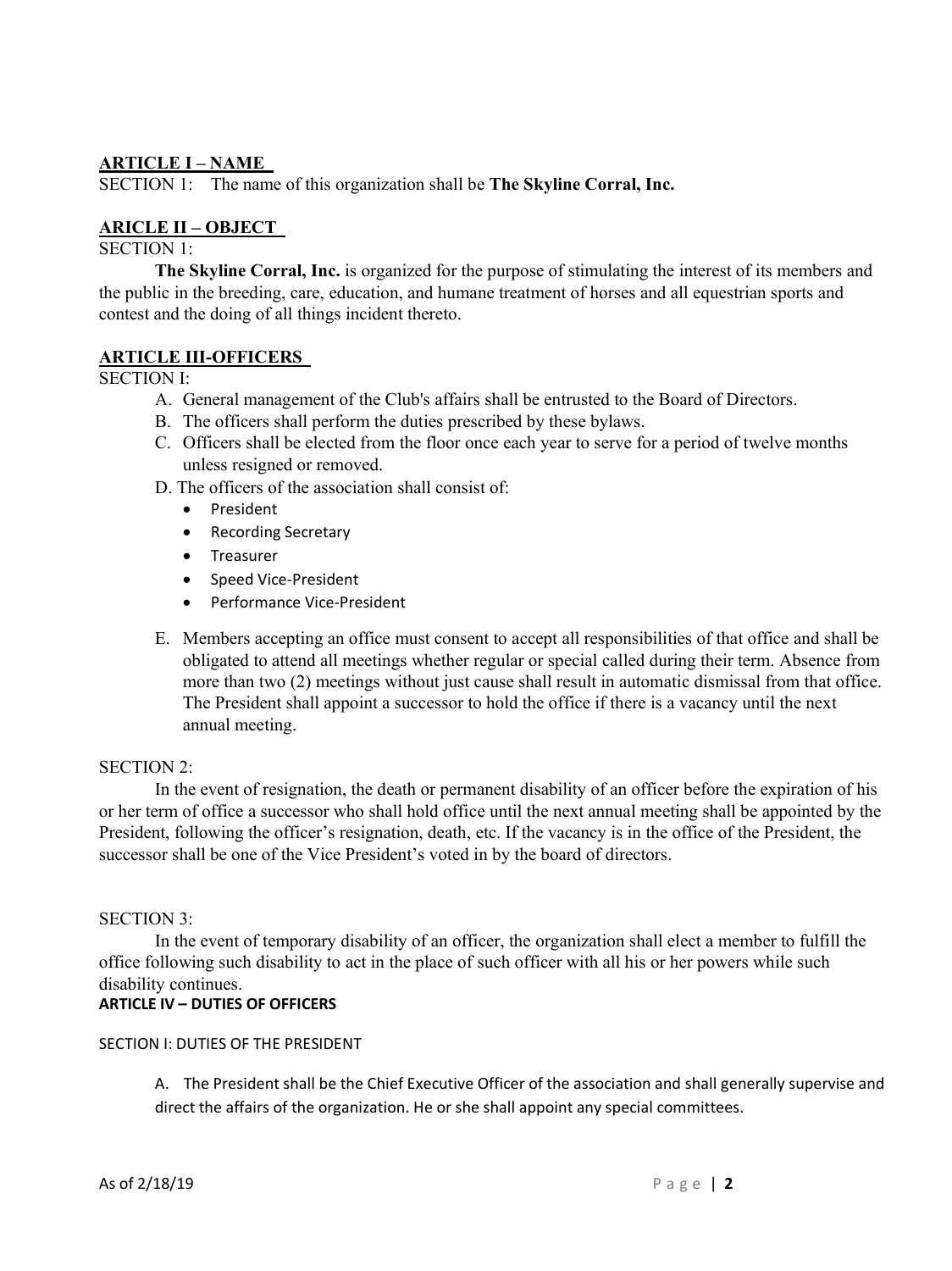B. He or she is responsible for assuring the proper forms are filed with the IRS on a yearly basis. This shall be done in conjunction with a tax accountant as well as the Treasurer.

#### SECTION II: DUTIES OF THE RECORDING SECRETARY

A. He or she shall take the minutes of each meeting and send a copy to each of the organizations officers. This copy shall be sent to the officers within a reasonable amount of time following the meeting. B. His or her records shall be open for inspection by any club member in good standing at any regular meeting. C. He or she shall record and collect all membership applications and associated membership dues. D. He or she shall be responsible for keeping an updated membership list from year to year. This list shall be kept updated as membership applications are received and emailed to the President and both Show Secretaries.

#### SECTION III: DUTIES OF THE TREASURER

A. He or she shall keep accurate financial records of this organization including but not limited to: the checkbook register, bank statements, bank reconciliation, receipts and check requests.

B. The treasurer shall deposit all funds of the association in a checking account in the name of the association in a recognized bank. The President and Treasurer names, at a minimum, are to be on all bank accounts of the organization along with having signature approval authority.

C. He or she shall disburse corporate funds and issue checks in the name of this organization.

D. Upon request, he or she shall provide the President and the board of directors and account of transactions of the organization and the financial condition of the organization (ie current balance, income, expenses, etc)

E. Financial records are to be open for inspection by the President, Board of Directors, and any club member in good standing.

F. He or she shall report every meeting the condition of the Club's finances and present an itemized financial report.

G. He or she is responsible for providing the necessary financial data for the forms are filed with the IRS on a yearly basis. This shall be done in conjunction with a Tax Accountant as well as the President.

#### **ARTICLE V-ELECTIONS AND VOTING**

#### SECTION 1: ANNUAL ELECTION

A. Nomination and election of officers is to be held in one meeting so that any member nominated to an office but not elected will be eligible for another nomination to a different office.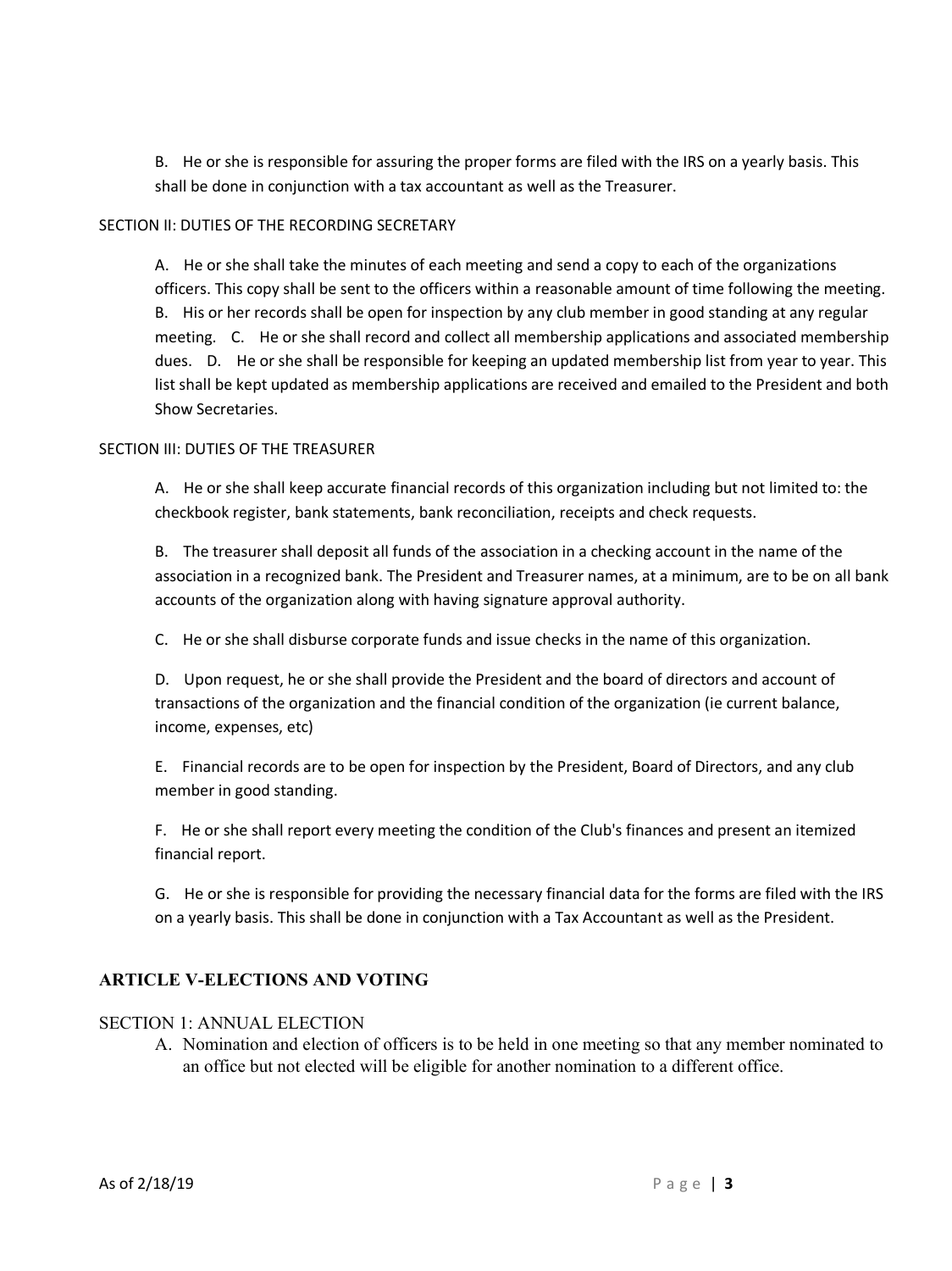- B. Nominations may be made from the floor at the Election of Officers Meeting.
- C. Members nominated to an office should be present at the time of the nomination; but in the event of a candidate's absence, the person nominating said candidate must have his or her consent.
- D. Election of officers shall be by secret ballot.
	- a. Youth members, those 13 and under, shall have a voice but not a vote.
- E. Balloting for each office immediately follows nominations from the floor for that office.
- F. If there is only one nominee for an office, a ballot vote is not necessary.
- G. Installation of the new officers shall take place January 1st.
- H. Officers shall be elected for a period of one (1) year

#### SECTION 2: VOTING

- A. Members must be in good standing to vote.
- B. Youth members 13 and under can have a voice but cannot vote.
- C. The President does not vote he or she shall only vote in the case of a tie.

#### **ARTICLE VI –** MEETINGS

#### SECTION 1: ANNUAL ELECTION OF OFFICERS MEETING

A. The annual meeting shall be the Election of Officers Meeting in which new officers are elected. It shall be the duty of the President to call this annual meeting if a place and date has not been decided upon at the previous meeting. Notice in writing via hard copy or electronic email shall be sent to the club members by the Corresponding Secretary within thirty days.

#### SECTION 2: ANNUAL SPRING MEMBERSHIP MEETING

A. The annual Spring Membership meeting shall occur prior to the start of the show season. It shall be the duty of the President to call this annual meeting if a place and date has not been decided upon at the previous meeting. Notice in writing via hard copy or electronic email shall be sent to the club members by the Corresponding Secretary within thirty days.

#### SECTION 3: ADDITIONAL MEETINGS

A. The number of meetings of the officers and directors between regular meetings of the Corral will be left to the discretion of this group. Following the Election of Officers meeting, it is required that there is at least one Performance Board Meeting, as well as at least one Speed Board Meeting, with the new officers to discuss the upcoming show season.

#### SECTION 4: ORDER OF BUSINESS

- A. Call to Order
- B. Roll Call
- C. Reading of minutes of previous meetings
- D. Itemized report of Treasurer
- E. Old Business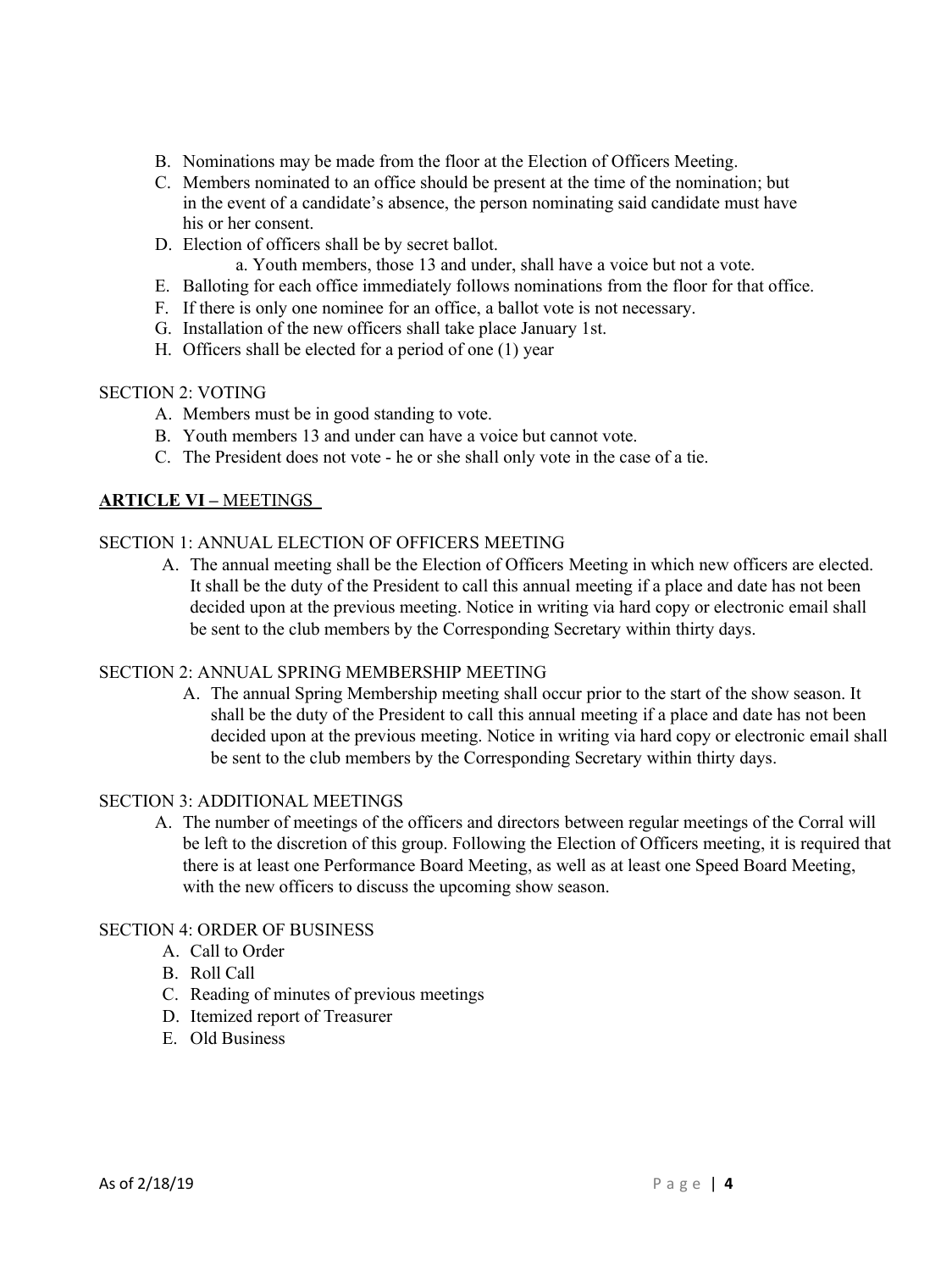- F. New Business
- G. Announcements
- H. Adjournment

#### SECTION 5:

In the event that any occasion arises not covered by the by-laws, the Roberts Rules of Order shall govern.

## **ARTICLE VII: MEMBERSHIP & DUES**

A. Current members must have their dues paid by the Election of Officers Meeting to be able to take part in the Election of Officers Meeting.

a. First time members will be eligible at the time of membership acceptance.

- B. The dues shall be as follows:
	- a. New Members/Renewal:
		- i. Family \$25
		- ii. Single \$15
- **C.** A family includes: Spouses, mother and father, dependents under 21 years of age living in the same household. A family membership is also at the discretion of the Board of Directors. **(\*\*Changed 4/19/2015 at Workbee meeting – see Revisions at end.)**
- D. Dues must be paid at the Election of Officers Meeting if the member is in attendance and will vote. Membership will run from December 1 through November 30. Any member that joins at the last show of the season or after September 1st; their membership carries into the following year.
- E. All dues of a club member must be paid in full to be considered in good standing in order to be entitled to a vote or a voice in the meetings.
- F. Delinquent members, those with unpaid memberships, are to be dropped. In order to rejoin, a new application must be presented.
- G. Guest of members may attend meetings, but only those holding paid-up memberships shall be allowed to vote.
- H. A special meeting may be called by the President at any time he/she can get a quorum of members to attend.
- I. A quorum shall consist of 30% of membership eligible to vote. \*revised on 1/16/16
- J. Decisions of the executives are final except when overruled by a 2/3 majority vote by member present at a regular or special meeting of the membership. \*added on 1/16/16

## **ARTICLE VIII-Discipline**

## SECTION 1: Charges –

Any member may prefer charges against a member for alleged misconduct prejudicial to the best interests of the Club. Written charges with specifications must be filed with the President. The President shall promptly call a Board Meeting to present the charges to the Board and the Board shall first consider whether the actions alleged in the charges, if proven, might constitute conduct prejudicial to the best interests of the Club. If the Board considers that the charges do not allege conduct which would be prejudicial to the best interests of the Club it may refuse to entertain jurisdiction. If the Board entertains jurisdiction of the charges, it shall fix a date of a hearing by the Board not less than three (3) weeks nor more than six (6) weeks thereafter.

As of 2/18/19 Page | **5**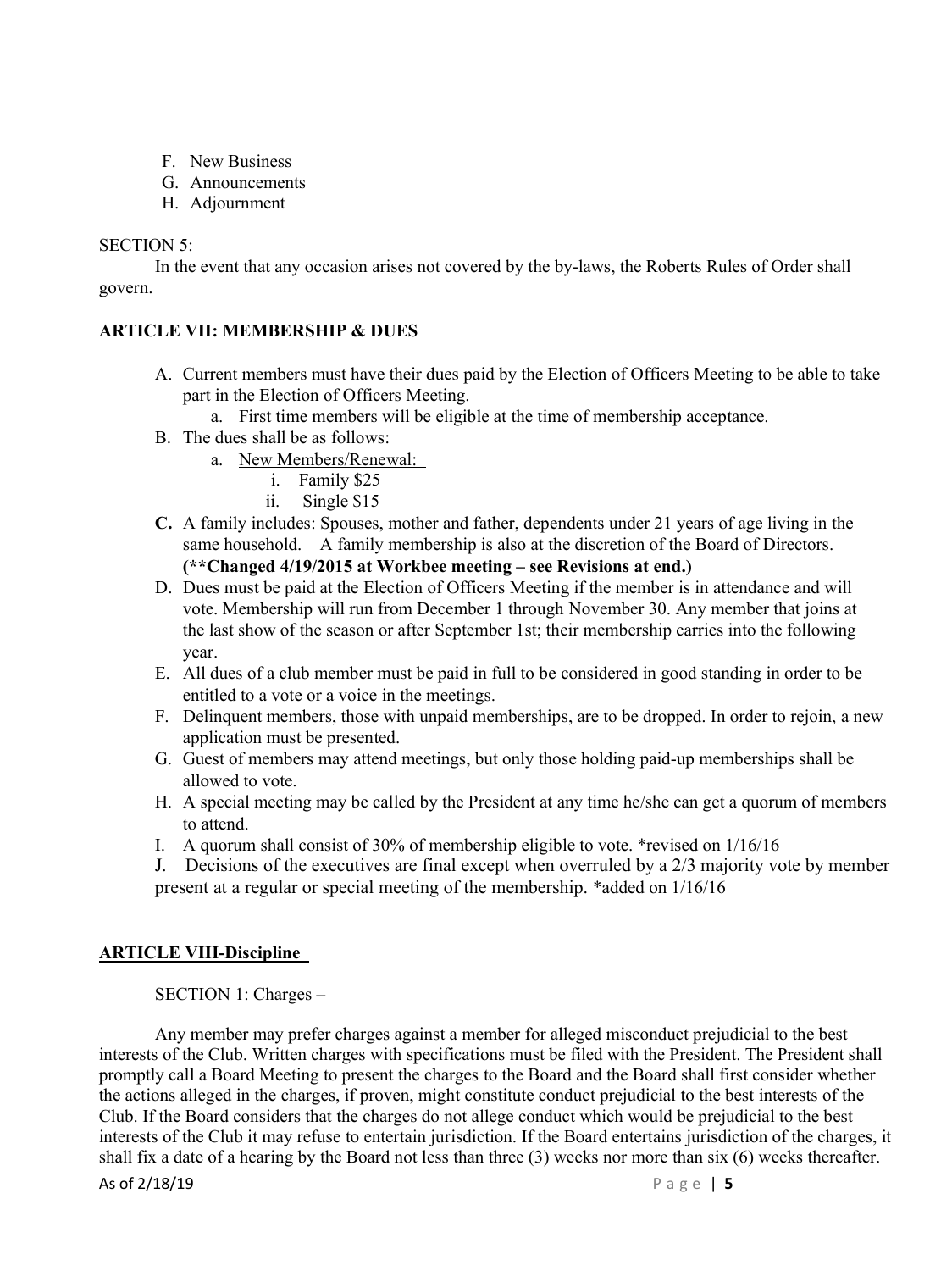The Corresponding Secretary shall promptly send one copy of the charges to the accused member by registered mail together with a notice of the hearing and assurance that the defendant may personally appear in his or her own defense and bring witnesses if he or she wishes.

SECTION 2: Rights While Under Charges –

Any member who is currently under charges is entitled to all rights and privileges of membership until suspended by the Board if the charges are sustained.

SECTION 3: Board Hearing -

Should the charges be sustained, after hearing all the evidence and testimony presented by the complainant and defendant, the Board may, by majority vote of those present, suspend the defendant from all privileges of the Club for not less than six (12) months from the date of the hearing. And, if it deems that punishment insufficient, it may also recommend that the penalty be expulsion. If the defendant is a board member, the board may recommend that the penalty be resignation from his or her position on the board in the best interest of the club. Immediately after the Board has reached a decision, its findings shall be put in written form and filed with the Recording Secretary and Corresponding Secretary. The Corresponding Secretary, in turn, shall send to each of the parties (defendant and claimant), the Boards findings and penalty, if any.

SECTION 4: Reprimand -

The Board by majority vote may issue a reprimand to a member. A reprimand is a written warning to a member after charges have been filed in accordance with the bylaws, and it is determined that the member's conduct was not severe enough to warrant a suspension or a recommendation for expulsion.

SECTION 5: Expulsion –

Expulsion of a member from the Club may be accomplished only at a meeting of the Club following a Board hearing and upon the Board's recommendation as provided in Section 3 of this Article. Such proceedings may occur at a regular or special meeting of the Club to be held within sixty (60) days but not earlier than thirty (30) days after the date of the Board's recommendation of expulsion. The defendant shall have the privilege of appearing in his or her own behalf, though no evidence shall be taken at this meeting. The President shall read the charges and the Board's findings and recommendations, and shall invite the defendant, if present, to speak in his or her own behalf if he or she wishes. The members shall then vote by secret written ballot on the proposed expulsion. A 2/3 vote of those present and voting at the meeting shall be necessary for expulsion. If the expulsion is not so voted, the Board's suspension will stand.

## **ARTICLE VIII -Amendments**

SECTION I: Amendments to the Bylaws may be proposed by the Board of Directors or by written petition addressed to the President and signed by twenty percent (20%) of the membership in good standing. Amendments proposed by such petition shall be promptly considered by the Board of Directors and must be submitted to the members with recommendations of the Board by the Corresponding Secretary for a vote within three months of the date when the petition was received by the President and within thirty days of the next Club Meeting.

As of 2/18/19 Page | **6**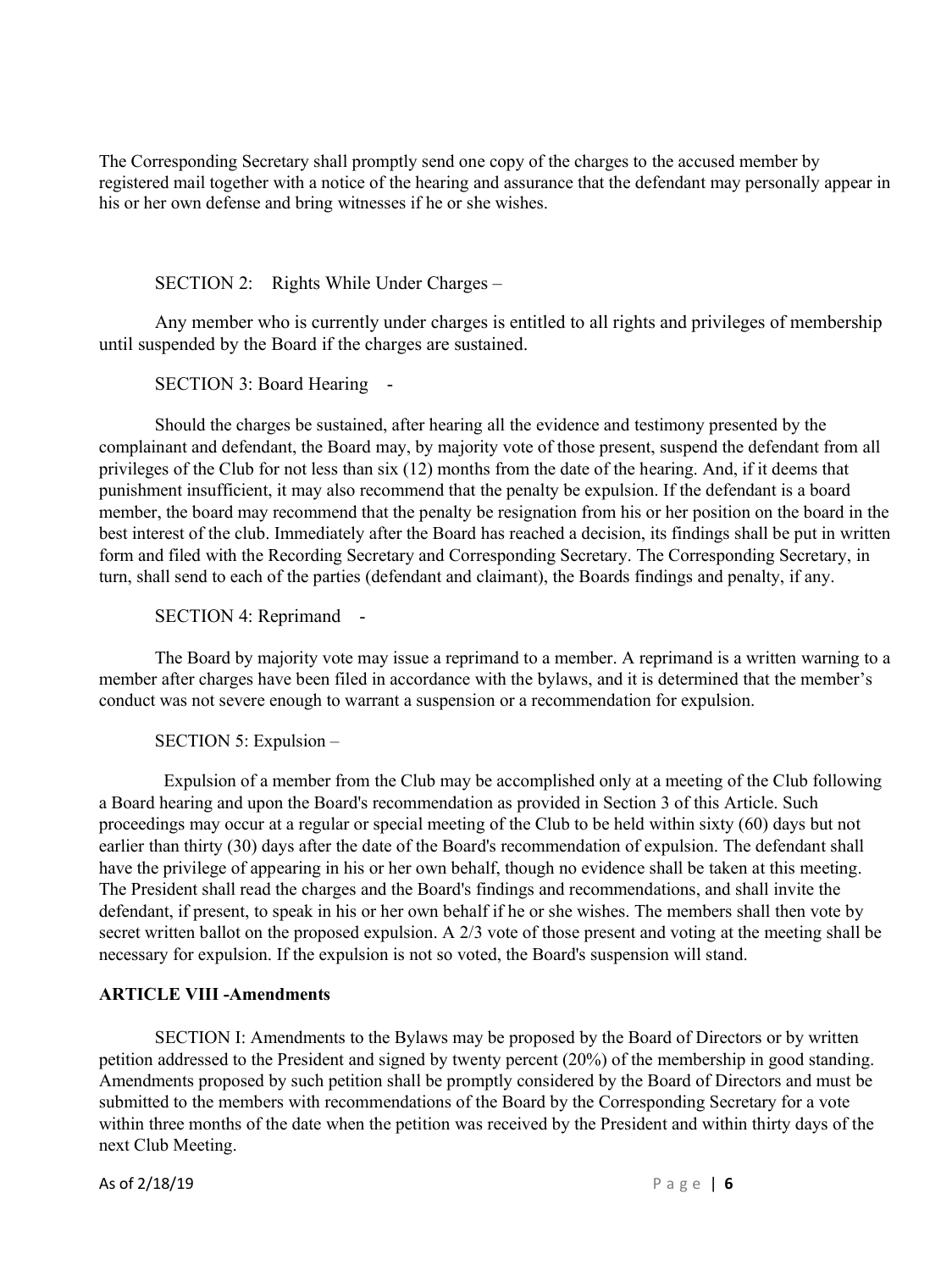SECTION II: Bylaws may be amended by a 2/3 vote of the members present and voting at any regular or special meeting called for the purpose, provided the proposed amendments have been included in the notice of the meeting and mailed to each member at least two (2) weeks prior to the date of the meeting if said proposed amendment(s) is (are) not contained in the newsletter.

A. In the event it is voted to discontinue Skyline Corral, a vote by the membership shall be taken to decide what shall be done with the funds in the treasury.

### **ARTICLE IX -YEAR END AWARDS**

#### SECTION I: General Rules

a. Awards are only for Skyline Corral Members. Members receive a year-end award based on points accumulated throughout the year for meetings, workbees, and horseshows.

b. Points for Meetings shall be as follows:

i. Regular Meetings 5 points

ii. Election of Officers 20 points

iii. Workbee 15 points

c. Points will be accumulated from December 1st to November 30th of each year.

d. Each Performance and Gymkhana class will award one point for each horse in the class up to a maximum of eight points.

#### **POINTED PLACINGS**

| No. of entries | 1st | 2nd | 3rd | 4th | 5th           | 6th | 7th | 8th |
|----------------|-----|-----|-----|-----|---------------|-----|-----|-----|
|                |     |     |     |     |               |     |     |     |
|                |     |     |     |     |               |     |     |     |
|                |     |     |     |     |               |     |     |     |
| $\Delta$       | 4   | 3   | 2   |     |               |     |     |     |
|                |     | 4   | 3   | 2   |               |     |     |     |
| 6              | 6   | 5   | 4   | 3   | $\mathcal{P}$ |     |     |     |
|                |     | 6   | 5   | 4   | 3             | っ   |     |     |
| 8              | 8   |     | 6   |     |               | 3   |     |     |
|                |     |     |     |     |               |     |     |     |

e. Any qualifying ride beyond the pointed placings in the class will award the rider with 1/100<sup>th</sup> point for record keeping purposes of class qualifiers

f. Grand Champion Halter horses only will receive fifteen (15) points. Reserve Champion Halter horses only will receive ten  $(10)$  points.

g. Show Secretaries shall keep points for the Year End Awards.

h. A work requirement must be met by any competitor over 10 years of age. This can be met at shows or fundraising events. Attending the workbee does not count towards the work requirement. This work requirement is not for additional earned points but is required to be eligible for year-end awards. The